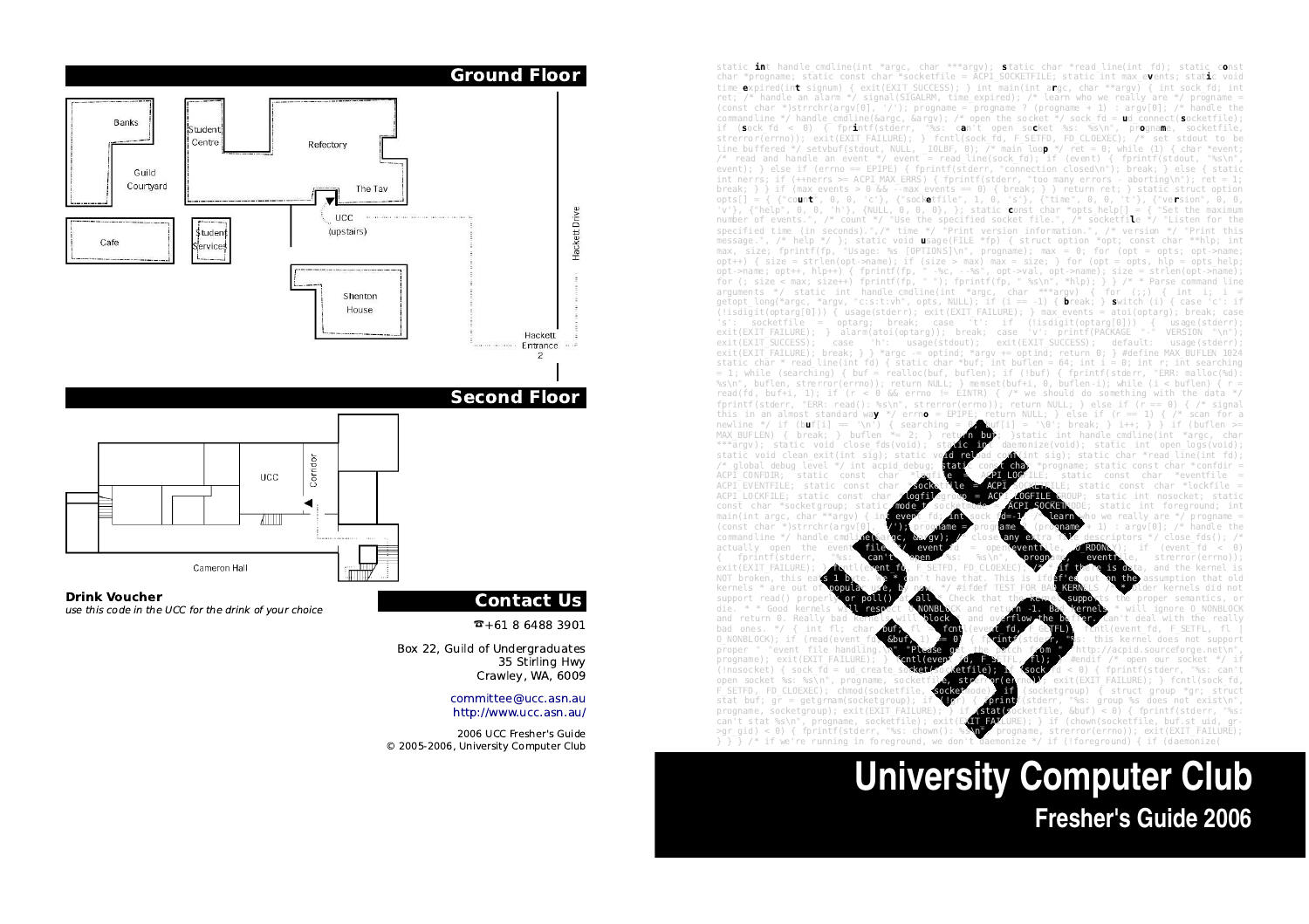### Events in 2006

architecture used extensively by sgi and in the Sony PS2.

| (Foundation) Thunderbird. | Mozilla develop several open source web related products, such as Firefox and                                                                                                                                                                                           |  |
|---------------------------|-------------------------------------------------------------------------------------------------------------------------------------------------------------------------------------------------------------------------------------------------------------------------|--|
| MUD                       | Multi User Dungeon - An old type of computer game played using telnet or<br>a MUDding application. Precursor to the modern MMORPG games like World<br>of Warcraft. UCC has a MUD called Flame.                                                                          |  |
|                           | MUDder's Hand A malady very similar to Carpal Tunnel Syndrome, however is caused<br>specifically by MUDding in excess.                                                                                                                                                  |  |
| осм                       | Ordinary Committee Member - the worker drones of the UCC Committee,<br>they do lots of work, for little reward.                                                                                                                                                         |  |
| Oligoboot                 | boots more then one operating system (selectable when you boot).                                                                                                                                                                                                        |  |
| NeXTStep                  | An operating system developed by NeXT before they were bought out by<br>Apple. Lots of NeXTStep is incorporated into MacOSX.                                                                                                                                            |  |
|                           | <b>open source</b> A software ideology, where the source code to software (what is compiled<br>into the program you run) is freely available. Open source software is<br>considered "free as in speech", compared to freeware which is considered<br>"free as in beer". |  |
|                           | Planet A web page that syndicates blogs. UCC has one at http://planet.ucc.asn.au/                                                                                                                                                                                       |  |
| Song                      | Secret Wheel The song that is supposedly sung at the beginning of each Wheel meeting.                                                                                                                                                                                   |  |
|                           | sgi Silicon Graphics Incorporated - used to make cool graphics workstations<br>such as the Indy and Indigo2 machines.                                                                                                                                                   |  |
|                           | <b>Shenton Park</b> The Shenton Park storage facility is where the UCC stores computers and<br>other knick-knacks that will not fit in the clubroom. There are some<br>interesting pieces of computing history stored there.                                            |  |
|                           | <b>SNAP</b> Student Network Access Project - the way to get unrestricted access to the<br>Internet at UWA, charged to your tartarus account.                                                                                                                            |  |
|                           | Solaris A UNIX developed by Sun Microsystems.                                                                                                                                                                                                                           |  |
|                           | tartarus Also referred to as the UWA Student Server.                                                                                                                                                                                                                    |  |
|                           | theft book this is where you write down that you borrowed tools from UCC. It is not for<br>borrowing books; you mail books@ucc.asn.au to do that.                                                                                                                       |  |
|                           | <b>TLA</b> Three Letter Acronym – a way to refer to UCC members, often used in the<br>minutes of meetings.                                                                                                                                                              |  |
|                           | Tru64 A UNIX that is used on Alpha, now owned by Hewlett-Packard.                                                                                                                                                                                                       |  |
| UCCan                     | someone who spends a lot of time in the UCC.                                                                                                                                                                                                                            |  |
|                           | <b>UniSFA</b> the University Science Fiction Association, the ones down the hall.                                                                                                                                                                                       |  |
|                           | <b>WAIX</b> WA Internet eXchange - a group of ISPs and interested bodies who peer<br>resources on the Internet for mutual benefit.                                                                                                                                      |  |
| <b>Wheel Group</b>        | the group responsible for maintaining computers, accounts and services in<br>UCC.                                                                                                                                                                                       |  |
| X-Term                    | A dumb terminal that connects to a server to display things running over<br>the X graphics environment. Not to be confused with xterm which is a<br>graphical terminal (shell) for the X environment.                                                                   |  |

| <b>UCC Annual General Meeting</b> |
|-----------------------------------|
| Tuesday the 14th of March         |
| 1.00 PM (common lunch hour)       |
| <b>Guild Council Meeting Room</b> |
|                                   |

The AGM is the meeting at which the new UCC committee will be elected for 2006. The only way to be represented is to attend. As a fresher, you should attend in order to run for the position as Fresher Representative. If you don't know where the Guild Council Meeting Room is, arrive in the UCC a little early and follow the mass exodus.

#### **Zone3 Midnight2Dawn Saturday the 24th of June(more details closer to the event)**

Blast away that exam stress with the post exams M2D at Zone3. Everyone loves laser combat, and everyone also loves laser combat after not having had any sleep and only just having finished a 3 hour long Physics exam. Come join us, but be warned; some of our players are quite experienced.

### **The UCC's 32nd Anniversary Dinner Friday the 1st of September(more details closer to the event)**

The UCC has a birthday. This year, the UCC turns 32 (0x20). Dinner has been held at a number of venues over the years, but is always priced for students. Last year, we celebrated 31 long years at Terrazza on Hamden Rd. Come help us celebrate 32.

#### **UCC Fresher's Welcome Friday the 10th of March 7.00 PM – 11.00 PMCameron Hall Loft (above the UCC)**

The fresher's welcome is to welcome you, as a new member, into the club. There will be a number of older members there to chat with. This is a great event to get to know some people and put faces to names. First time members get FREE pizza!

#### **April Fool's Lan Saturday the 1nd of April 3.00 PM – some time SundayCameron Hall Loft (above the UCC)**

The name explains it all. The UCC runs a LAN once every two months or so. These are your best chance to play against other UCCans at the LAN games of your choice. LANs are FREE for members, but feel free to bring some friends too.More details closer to the event.

#### **UCC Camp Easter Long Weekend(to be confirmed)**

UCC Camp is traditionally held in December, but this year we're doing it at Easter. It'll be less hot. Lots of gaming and shenanigans will take place while connected to the Internet with naught but a modem.

More details closer to the event.

 $\overline{2}$ 

#### **Cameron Hall Charity Vigil Semester 2 – date to be confirmed(more details closer to the event)**

Once a year all of the clubs in Cameron Hall get together and hold a night of fun to raise money for charity. There is a cover charge, but you do get fed.More details later in the year.

for more events, check out http://www.ucc.asn.au/infobase/events/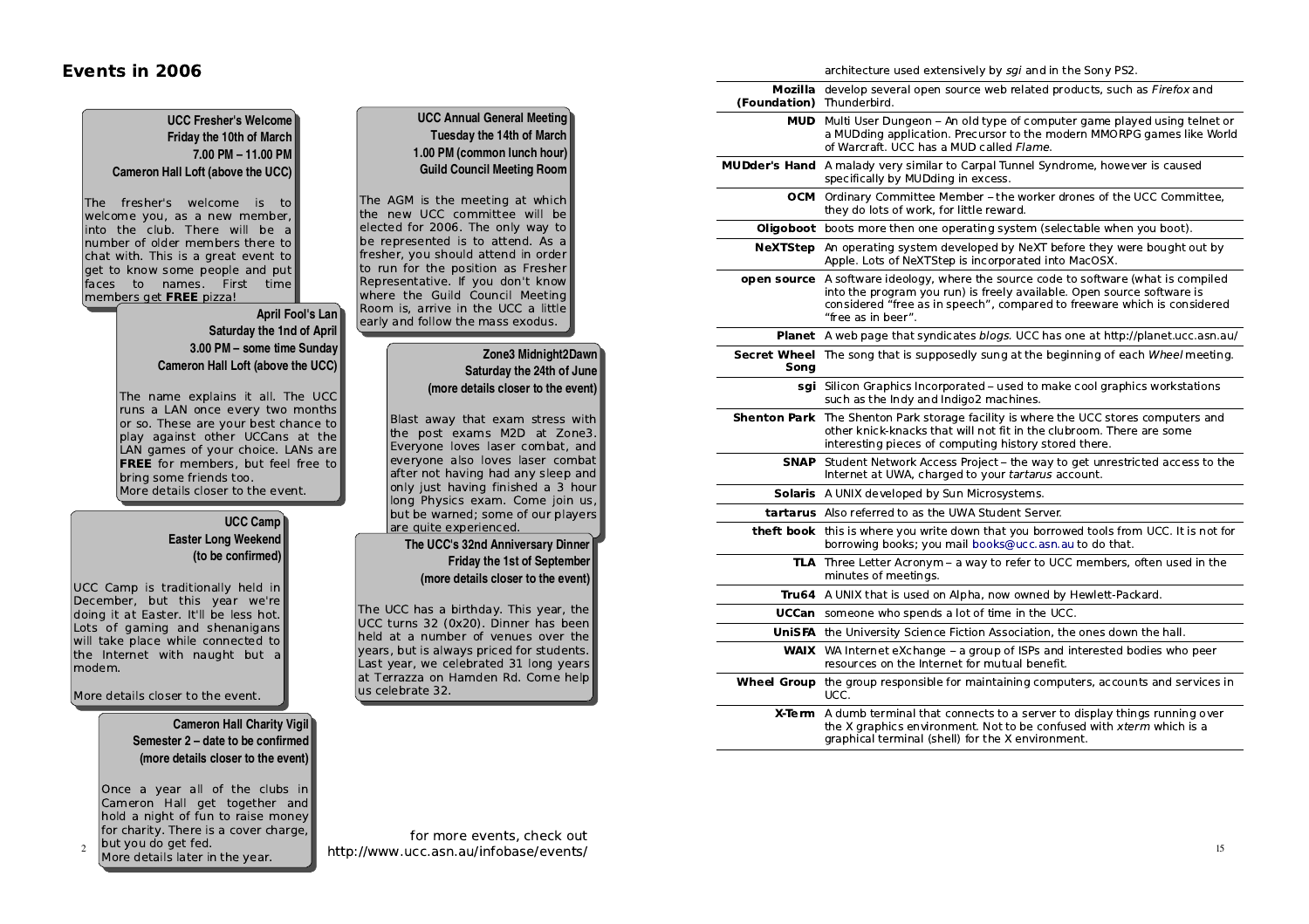### Glossary

|              | (ACC) Murphy aka. Dr ACC Murphy - A Computer Called Murphy. Dr ACC Murphy is<br>infamous around the UCC. He even receives mail!                                                                            |  |
|--------------|------------------------------------------------------------------------------------------------------------------------------------------------------------------------------------------------------------|--|
|              | Alpha A CPU architecture produced by DEC.                                                                                                                                                                  |  |
|              | <b>BSD</b> Berkeley Systems Distribution - a UNIX developed at Berkeley, now better<br>known through the FreeBSD, NetBSD and OpenBSD UNIXes.                                                               |  |
| blog         | aka. weblog - sort of like a journal on the Internet (you don't have one?).<br>Syndicated by a Planet.                                                                                                     |  |
|              | coke credit If you gotta ask, you ain't got it! Coke credit is how people usually refer to<br>money in your dispense account.                                                                              |  |
|              | Coke Group The people who can put money (coke credit) in your dispense account.                                                                                                                            |  |
|              | <b>Debian</b> a Linux distribution popular in the UCC due to its community nature.                                                                                                                         |  |
|              | DEC Digital Equipment Corporation - made a lot of cool stuff, including the PDP<br>and VAX computers and VMS. Bought out by Compag, who were bought out<br>by HP.                                          |  |
|              | DECServer Sort of a router for serial ports, allows you to connect to one serial port<br>from another. Usually connected to DEC Terminals, servers and dispense.                                           |  |
|              | <b>DEC Terminal</b> A dumb serial terminal, useful for plugging into the serial console on<br>servers (possibly via a DEC Server). Has a model number like vt100, vt200<br>or vt420.                       |  |
|              | dispense dispense started off as a way to dispense cokes from the online coke<br>machine, and has since grown into the way UCCans think the world should<br>do business.                                   |  |
|              | <b>Door Group</b> the group of people charged with keep the room open, tidy and safe.                                                                                                                      |  |
|              | Firefox A web browser by the Mozilla Foundation. Check it out!                                                                                                                                             |  |
|              | Flame Flame is the UCC's MUD; however unlike most MUDs, Flame is not a game,<br>and is mostly used for chatting.                                                                                           |  |
|              | Fresher A new university student, usually also a first time UCC member.                                                                                                                                    |  |
| Fresher Rep  | Fresher Committee member, usually chosen because they look like they'll<br>make a good worker drone in the future. Represents the freshers at<br>committee meetings, if they attend.                       |  |
|              | GNOME GNU Networked Object Model Environment - an open source desktop<br>environment aimed primarily at UNIX computers. Popular in the UCC.                                                                |  |
|              | GNU GNU is Not Unix - a layer of libraries and utilities to implement a UNIX like<br>operating system, commonly used on top of Linux.                                                                      |  |
|              | IRIX A UNIX used on machines made by sgi.                                                                                                                                                                  |  |
|              | kernel The core of an operating system. All operating systems have a kernel, some<br>popular ones include the Linux kernel and the Mach kernel.                                                            |  |
|              | Linux the kernel (basis) of an open source UNIX operating system that has<br>developed quite a following among computer scientists and engineers.                                                          |  |
|              | Loft the area above the UCC that looks down into the UCC clubroom. LAN<br>gaming and other activities take place up there.                                                                                 |  |
| machine room | The UCC data centre. This is the small room with the glass doors that is<br>located within the clubroom. All of our servers are kept in this room. It is<br>locked when there is no one from Wheel around. |  |
|              | <b>mailing list</b> a way of communicating with a very large number of people via email. The<br>UCC has several mailing lists of varying popularity.                                                       |  |
|              | MIPS Microprocessor without Interlocked Pipeline Stages - a computer                                                                                                                                       |  |
|              |                                                                                                                                                                                                            |  |

### Table of Contents

### Foreword

 If you're reading this, then you've either joined, or are currently thinking about joining the UCC. If you're thinking about joining, do so now! Seriously, don't wait, or they'll run out ofmembership forms, like they did two years ago. You can start reading this again onceyou've joined up.

We write this fresher's guide to help you, the new members, get accustomed to the UCC.We hope you find this guide helpful, nay indispensable, as well as entertaining.

So have a read. New members should especially read the sections on getting theircomputer account set up, the UCC committee and other club groups, *dispense* and becoming more involved in club life.

I am looking forward to meeting as many of you as possible in the coming year (turn up tothe Fresher's Welcome!), and I hope that you become active members of the club formany years to come.

--Davyd MadeleyEditor, 2006 Fresher's Guide

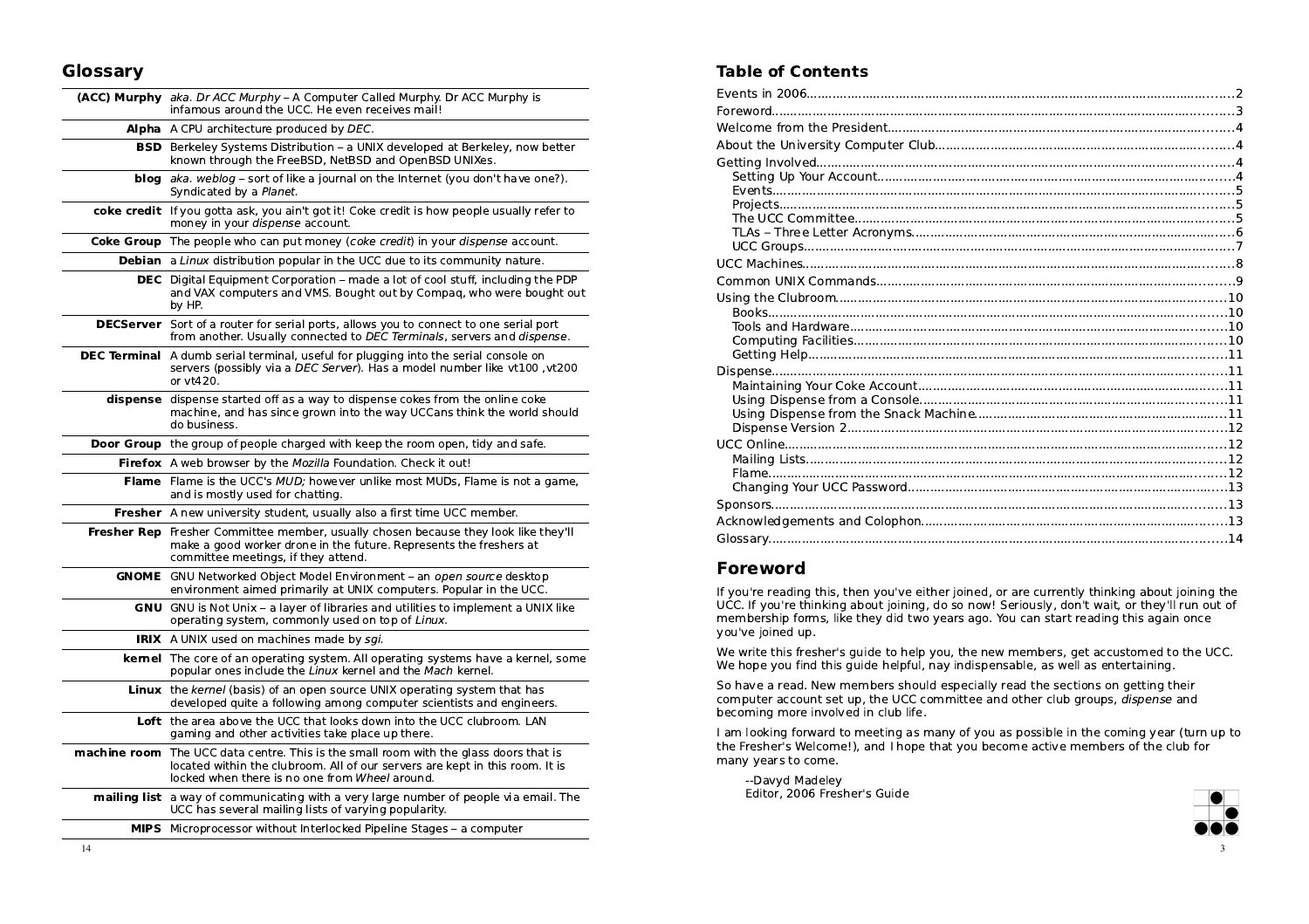## Welcome from the President

 Welcome to the University Computer Club, now in its 32ndyear of existence.

Whether you just want access to a computer to check youremail, cheap drinks, an environment to work on a cool hardware/software project, or just hang out and chat with people enthusiastic about computing, being a member ofUCC helps you do any or all of the above! The club is asdiverse as it is old (older than the Computer Sciencedepartment itself!).



Drop in and explore what we have to offer, and don't be afraid to ask for help. Despite our t-shirts, we don't reallybite!

Bernard BlackhamUCC President, 2005

# About the University Computer Club

 The University Computer Club (or UCC for short) is a very unique group indeed. This is theUCC's 32nd year, making it older than clubs like the Homebrew Computer Club of Bill Gates and Steve Wozniak fame. The UCC has also had its share of (in)famous hackers, with members who have gone on to work at IBM, Apple, Microsoft and Berkeley. Members of the UCC have also been involved in numerous high profile open source projects, includingGNOME, Mozilla, G++ (the GNU C++ compiler), FreeBSD and the Linux kernel.

For these reasons, new members may find the UCC to be a little intimidating at first. Thereare a lot of strange people (they're not all weird), sitting at a lot of strange computers(they're not all PCs), running even stranger software (it's not all Windows), but stick around and get involved. UCC caters for everyone, from hardcore operating systems geeks, to people who like to do scary things with hardware, to budding electronics nuts, robotics gurus, elite gamers and even people who just want a chair and a computer onwhich to read their email.

The UCC runs a variety of hardware and different computer architectures including x86(- 64), PowerPC, MIPS, Alpha, SPARC and m68k, running operating systems like IRIX, HP-UX, MacOS 7, 8, 9 and X, Linux, BSD, Solaris and, of course, Windows. Unfortunately, we don'tcurrently have anything running NeXTStep or VMS.

### Getting Involved

 So you've joined the UCC and you want to get involved? It's easier then you might think. Just turn up to the club room (see the map) and hang around. Some things you might liketo know about getting involved with the club are detailed below.

#### Setting Up Your Account

One of the reasons for joining the UCC is to get a machine account. Machine accounts giveyou access to all of the UCC machines (with a few exceptions), as well as email, a webpresence and many other benefits.

To set up your UCC account, you will need to go to the UCC clubroom (see the map on the back of this guide) and find a Wheel or Committee member. If you go up to the clubroom on O'Day there will probably be a Wheel member waiting for you, otherwise you'll have to shout out asking for help from a Wheel member. Remember Wheel members habitually goto bed in the morning, and get up in the afternoon, you might not be in their time zone.

Once you have secured your Wheel member, you'll need to show them your UCCmembership card (which you got when you joined). You will also need to think of an user

#### Changing Your UCC Password

If you should need to change your UCC password, you can do it in one of two ways.

- $\bullet\,$  on a Windows machine simply use the standard Ctrl-Alt-Delete/Change Password method, and your password should be changed on all machines
- on a UNIX machine, use the yppasswd command (not passwd, since we use NIS to authenticate users). This will not update your password on the Windows machinesunfortunately, these will still use your old password.

### **Sponsors**

 The UCC thanks all of its sponsors in 2005 and for 2006, as well as sponsors from previousyears.



Thanks to Hewlett-Packard for providing us with free Tru64licensing for morwong.

Thanks also to Fugro Seismic Imaging and Lateral Sands in Perthfor the donation of Alpha and Sparc hardware in 2005.

Thanks to all the UWA departments who sent us computer gearto sort through for spares and even replacement servers.

invent

For more information on all of our sponsors, both this year and in previous years, checkout the website: http://www.ucc.asn.au/sponsors/

# Acknowledgements and Colophon

 This guide was published thanks to the hard work of Cameron Patrick, David Adam, JamesAndrewartha and Davyd Madeley. This guide rests of the shoulders of giants, thanks topast work by Bernard Blackham, Nick Rohrlach and many forgotten others.

Also thanks to everyone who manned the UCC's stall and clubroom on O'Day. Finally, thanks to the Committee and member of Wheel, who keep the club running, even whenthey really don't have time.

This guide was written in OpenOffice - the open source office suite.

#### For more information, remember to check out the UCC's website at:http://www.ucc.asn.au/



This work is licensed under the Creative Commons Attribution-NonCommercial-ShareAlike License. To view a copy of this license, visit http://creativecommons.org/licenses/by-nc-sa/2.0/au/ or send a letter to **IGHIS REALT Creative Commons, 559 Nathan Abbott Way, Stanford, California 94305, USA.**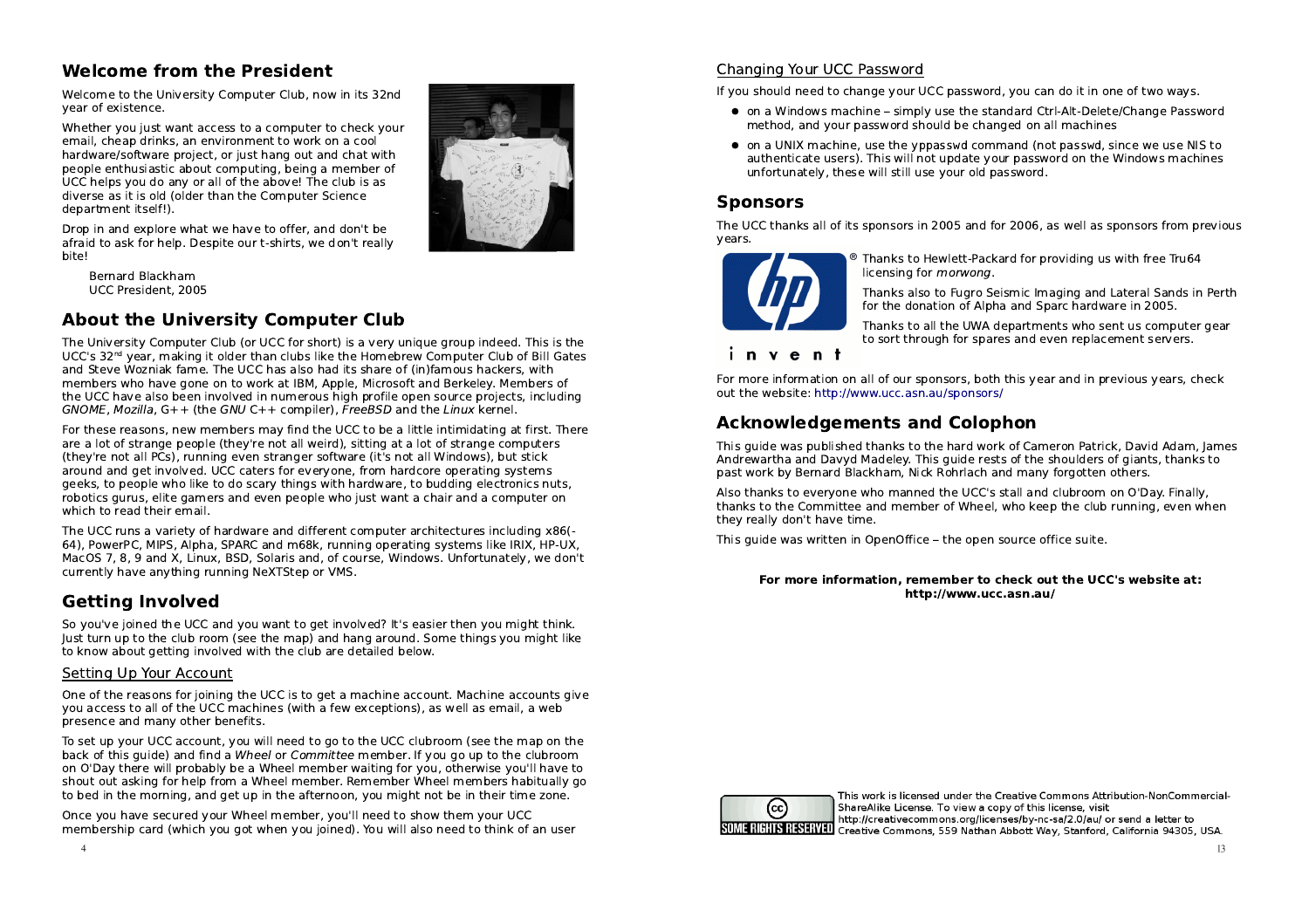#### Dispense Version 2

People are currently working on a next generation version of *dispense*. The next version of dispense will give us a dispense library for a better console application (which will be ableto dispense snacks as well), GUI applications, and countless other improved features.There is nothing quite like *dispense* anywhere else in the world, and the people who have worked on it have gone down as heroes in the UCC History. Besides enabling us to do evenbetter things with *dispense*, version 2 will allow an entire new generation of hackers to become infamous for future generations of UCCans.

### UCC Online

 The UCC currently has a number of websites and online services available for members.Some UCC websites include:

|                 | Homepage http://www.ucc.asn.au/                               |
|-----------------|---------------------------------------------------------------|
|                 | Webmail http://webmail.ucc.asn.au/                            |
|                 | Mailing Lists http://lists.ucc.gu.uwa.edu.au/mailman/listinfo |
|                 | Planet UCC http://planet.ucc.asn.au/                          |
|                 | Webcams http://webcam.ucc.asn.au/                             |
|                 | Wiki http://wiki.ucc.asn.au/                                  |
| Marijin - Link- |                                                               |

#### Mailing Lists

 The UCC's mailing lists are the lifeblood of the club. Many of our members are not able tobe around the clubroom due to work commitments, or because they are no longer in Perth. Yet still these members retain a partially active interest in the club through its mailing lists. The UCC hosts numerous mailing lists, for all manner of topics, browsable viathe web interface listed above.

The UCC has a number of lists that you might be interested in:

- ucc-announce the announcements list, you were asked if you wanted to be subscribed to this list when you signed up. If you said, no, subscribe now.
- $\bullet\,$  ucc the general discussion list, most of the UCC's discussion takes place on this list, as well as announcements for informal events like parties and trips to the pub (whenyou're old enough). Most UCCans are subscribed to this list.
- committee the open committee list, anyone interested in committee can sign up to this mailing list. The committee also has a private list for sensitive matters,committee-only.
- **•** tech the list for discussing the UCC's hardware and computers. General computer discussion should take place on the ucc list instead.

#### Flame

 Flame is the UCC's MUD (Multi User Dungeon). However, unlike most MUDs, Flame is not a game, and is instead used primarily for chatting to other UCCans. Anybody can connect toflame and create themselves a character, as well as develop new items and rooms forthemselves and others. You can easily connect to flame using telnet (telnetflame.ucc.asn.au 4242) or using a MUD client such as TinyFugue.

Many regular users of Flame have been around the UCC for quite a while, so please becourteous to them, as well as all other Flame users.

name for your account. Your user name will be used when log onto UCC machines, as wellas for your email address and web page. For example, the user murphy will have the email address murphy@ucc.asn.au and the website http://murphy.ucc.asn.au/.

If you can't think of a user name, a good starting point is to try using your real name oryour nick name in high school. Unfortunately, after 30+ years, most of the commonnames are taken already, so you might have to include an initial somewhere.

#### Events

 The UCC runs an incredible number of events throughout the year, significantly more than most other clubs on campus. You can see a good selection of events planned for 2006 on the inside cover of this guide. Not all of our events are computer-ish in nature. However, asignificant portion of them are (we are a computer club after all). Events include LAN gaming nights, the birthday dinner and of course the Fresher's Welcome. We have also run the occasional programming competitions. UCC members also throw a number of informalparties throughout the year, which members are free to attend.

Events, both formal and informal, are announced on one of the *mailing lists*<sup>1</sup> and the website<sup>2</sup>. There are two mailing lists commonly used for events: ucc-announce and ucc. There is more on the UCC's mailing lists, near the back of this guide.

#### Projects

 Projects are what make the UCC cool. At any one time, pretty much everyone in the UCC isworking on something, usually at the detriment of their studies. The sum of the UCC's membership covers pretty much everything you want to know on topics like electronics, computer programming, physics, astronomy, web design, robotics, civil engineering andeven things like medicine, music and fine arts. You may have to ask on the *ucc* mailing list to find some of these people, but they are usually very willing to help.

Some ongoing projects for 2005 include:

- the OpenDispense software project;
- designing card readers to interface with the dispensing machines and the electronic door;
- **•** restarting the UCC newsletter, Murphy's Lore;
- electronic lockers;
- the Monorail; and
- $\bullet\,$  many, many more...

More information on projects can be found on the web<sup>3</sup>.

 If you have a project of your own, mention it to some people. Ask around for help in theclubroom and on the mailing list. You might find some help... if you ask politely.

#### The UCC Committee

 Like most clubs, the day to day running of the UCC is handled by a committee. The committee spends the club's money, ensures we're well stocked with coke and snacks, and organises events. In order to keep the day to day running of the club smooth, the UCCdelegates certain functions to other groups, such as Wheel, Coke, and Door (see below).

Any member is permitted to attend a committee meeting, unless the President has declared the meeting is closed to general members. If you would like to receive remindersof the meetings, as well as the upcoming agenda, subscribe to the *committee* mailing list.

<sup>1</sup> UCC Mailing Lists can be found at http://lists.ucc.gu.uwa.edu.au/mailman/listinfo

<sup>2</sup> http://www.ucc.asn.au/infobase/events/

<sup>3</sup> http://www.ucc.asn.au/projects/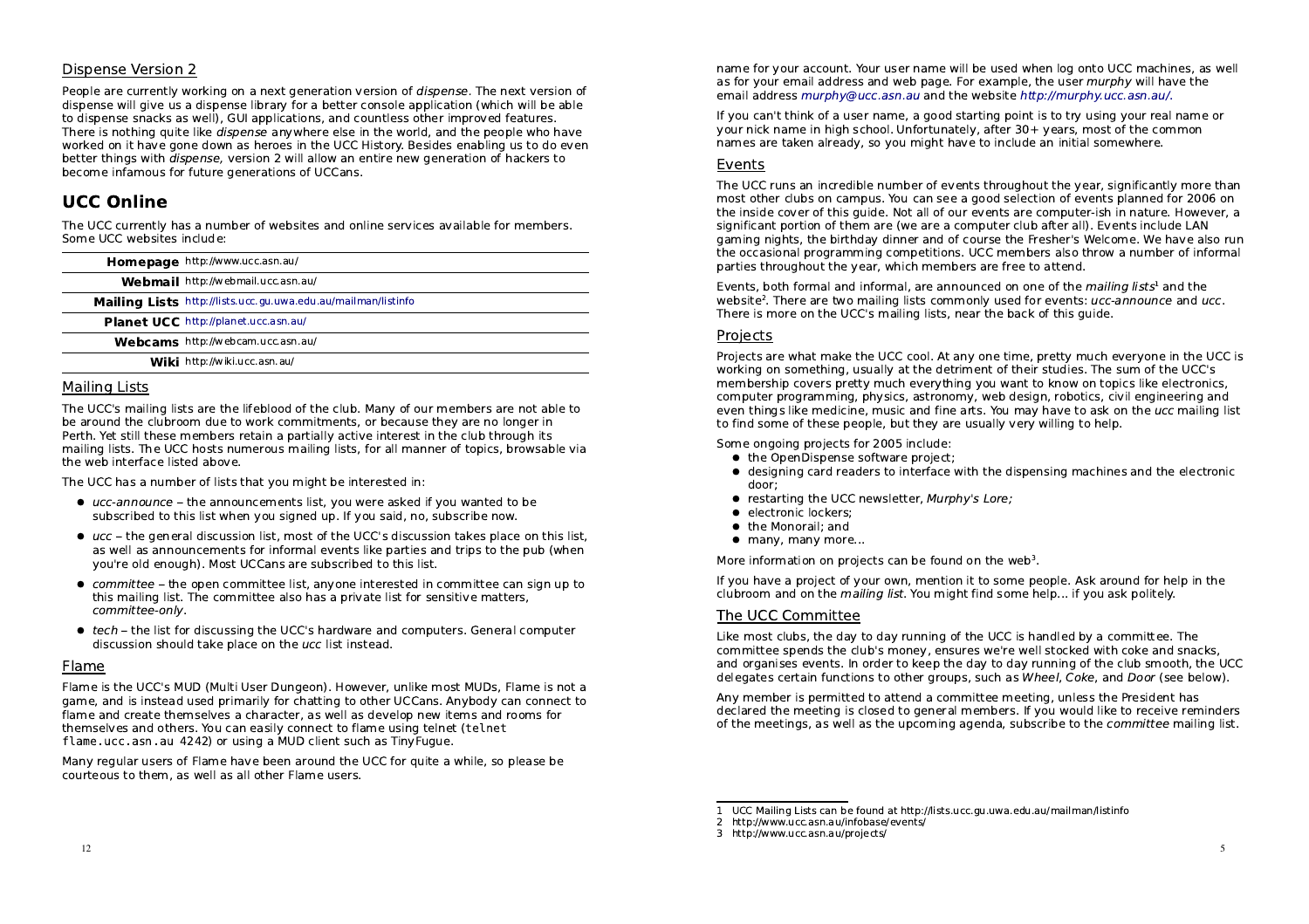According the the UCC Constitution, the committee is composed of eight members:

| President<br>president@ucc.asn.au                             | The President is the figurehead of the club and the club's<br>primary liason with the Guild. He or she is also responsible<br>for coordinating the committee and chairing the meetings.                                                                                                                                        |
|---------------------------------------------------------------|--------------------------------------------------------------------------------------------------------------------------------------------------------------------------------------------------------------------------------------------------------------------------------------------------------------------------------|
| <b>Vice President</b><br>vp@ucc.asn.au                        | The Vice President assists the President in his or her<br>duties, filling in and helping out where necessary.                                                                                                                                                                                                                  |
| Secretary<br>secretary@ucc.asn.au                             | The Secretary is responsible for dealing with<br>correspondence in and out of the club. It is also his or her<br>job to take minutes at committee meetings, and ensure<br>they are posted to the mailing list and on the web.                                                                                                  |
| <b>Treasurer</b><br>treasurer@ucc.asn.au                      | Quite possibly the hardest job on committee, the Treasurer<br>handles the club's finances. This involves regular banking,<br>clearing out the cashbox and preparing biannual budgets<br>for the Guild.                                                                                                                         |
| <b>Ordinary Committee</b><br>Members $(x3)$<br>ocm@ucc.asn.au | The three OCMs assist the committee as needed. OCMs<br>carry out tasks like organising events, restocking supplies<br>in the vending machine and helping to produce club<br>publications.                                                                                                                                      |
| <b>First Year</b><br>Representative<br>fresher@ucc.asn.au     | The Fresher Rep is a position with a long tradition of<br>broken promises. Every year, the Fresher Rep promises to<br>turn up to committee meetings and fails to deliver. The job<br>of the fresher rep is similar to that of an OCM, however<br>they also act as the liason between the freshers and the<br>rest of the club. |

The President, Vice President, Secretary and Treasurer form the Club Executive and thusare ultimately responsible for the actions of the club. This means they are the solesignatories of the UCC bank account, and liable for the actions of the club as a whole.

As members of the UCC, you are eligible to run for any position on committee you wish. Elections are held at our Annual General Meeting and nominations are had at the meetingitself. We generally consider First Year Representative to be the best position for people new to the functioning of the UCC committee. However in the past freshers have beenknown to fill other roles, notably that of an OCM.

You do not have to be nominated for the position of fresher rep, all freshers areautomatically nominated for the position (unless, of course, you win another position).

#### TLAs Three Letter Acronyms

 Most UCC members have a TLA to identify themselves. You don't have to choose one immediately; however they are commonly used at committee meetings and to refer to people in shorthand. Your TLA can be anything, as long as it's unique. Originally it waslimited to only letters; however now people use letters, numbers and symbols easilyavailable on the keyboard.

The history behind the UCC using TLAs is that they were used to log in on operating systems that used RAD40 (Radix 40) for encoding usernames. A list of known membersTLAs is available online4.

however you are able to connect to the SNAP VPN<sup>10</sup>. If you're having trouble, try asking someone with a laptop (not an uncommon sight these days), if they're not too busy.

#### Getting Help

 Sometimes you might get stuck trying to work out how to use a machine or something inthe UCC. Don't be afraid to ask for help. Not everything people do in the UCC is easy to understand. Lots of the stuff designed for UCC is a bit complicated, and it might not be obvious how it works. Find someone who looks knowledgeable (and preferably not toobusy) and perhaps ask them if they can help you out.

## Dispense

Without a doubt, *dispense* is one of most singularly important things in the UCC. It is a mish-mash of software and hardware and over the years has evolved from a simple wayto electronically dispense drinks to your UCC electronic wallet. Services, paper, phonecalls, drinks and snacks are all paid for with *dispens*e. Dispense also provides a method for checking the status of the doors and movement sensors, as well as allowing Doorgroup to open the electronic door lock.

#### Maintaining Your Coke Account

The UCC drink and snack machines do not accept money directly. To get at their deliciouscontents you will first need some *coke credit*. The usual method of doing this is to shout "Is anyone here in Coke?" in the clubroom. Assuming someone says "Yes!", you can ask them to please add some money to your account. You will need to get a plastic bag from on top of the cash box (on top of the filing cabinet, near the TV), show them the bag withthe money in it, read them the bag number and then put it in the slot in the top of thecash box.

#### Using Dispense from a Console

The traditional way to use dispense is via a UNIX terminal on *morwong, mermaid* or mussel or martello. Typing dispense at the prompt will bring up a list of purchases available to you. You will not be able to select items you do not have enough credit for. Ifyou do not wish to select an item you can press  $q$  to return back to the prompt. Dispense has options to pay for other items besides drinks and snacks. The selection of such items will depend on the time of year, but commonly include tickets to events and items like the UCC T-shirt. You can also pay for phone calls and paper for the laser printer this way. Youcan then ask someone on committee for your item, informing them you dispensed theitem.

#### Using Dispense from the Snack Machine

After many years, the snack machine has finally been connected to *dispense*. You can access dispense through the snack machine keypad. However first you will need to set upyour account for this access. Use the ucc-set-pin command from a UNIX prompt onmussel, martello or mermaid to do this.

You can now type in your 5 digit user id, followed by your four digit PIN to authenticate todispense. As well as the two digit codes for snacks in the machine, you can request a drink by selecting the slot number followed by an 8 (the machine will tell you what drinksare available if you wait for it to all scroll past; coke is always 68). If you were in Doorgroup, you could also use the machine to open the door.

<sup>4</sup> http://www.ucc.gu.uwa.edu.au/member/tla.ucc

<sup>10</sup> http://snap.uwa.edu.au/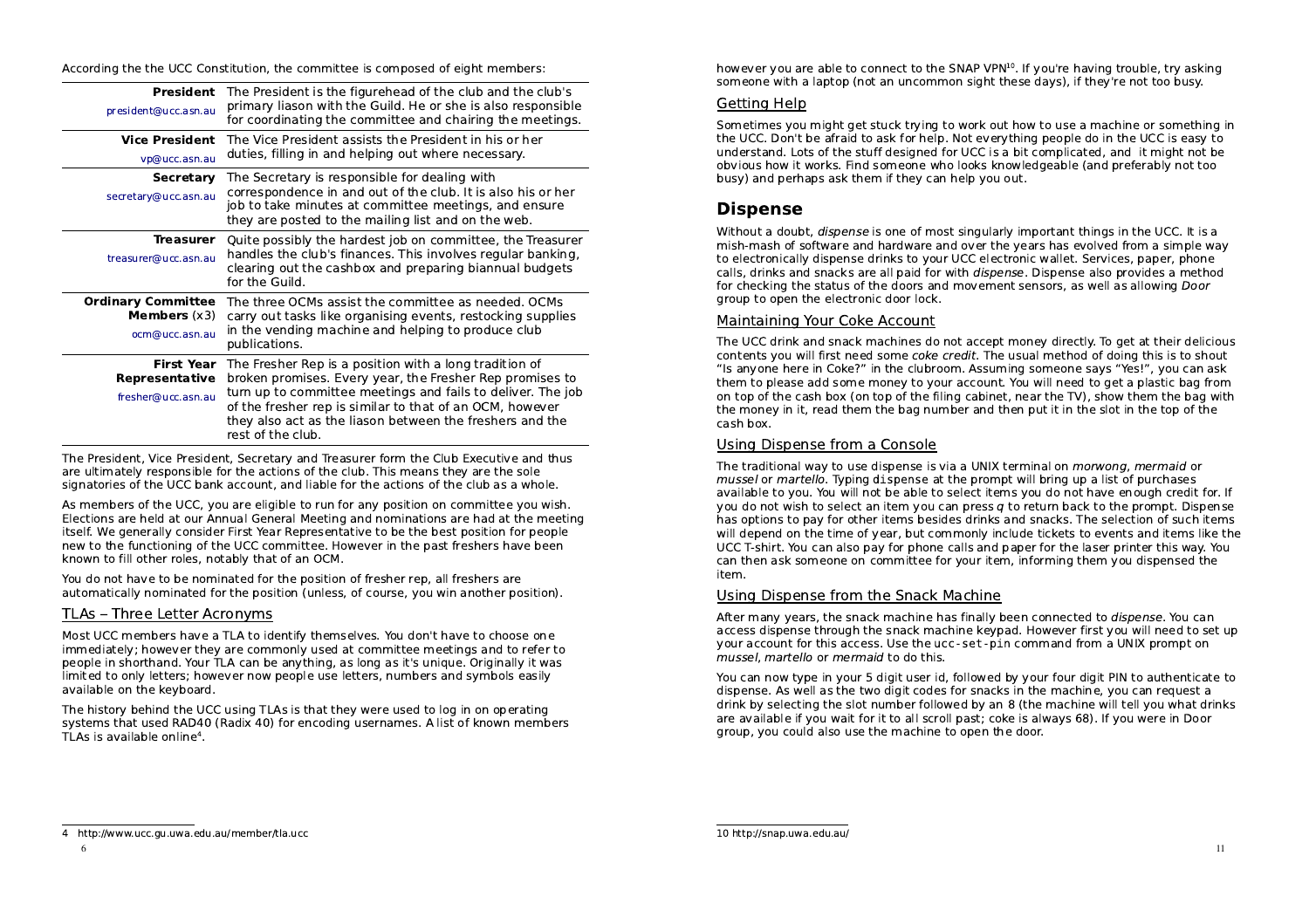## Using the Clubroom

The UCC clubroom is located on the 2<sup>nd</sup> floor of Cameron Hall (right above the Guild Tavern, see the back cover for a map). The UCC is usually open from about 9am (after the first door member arrives from 8am lectures) till 11pm (when UWA Security kick us out). Itis also open on weekends from about noon till 11pm.

You can see if the clubroom is open over the Internet by using the webcams<sup>6</sup> or by fingering door@ucc.asn.au7.

#### Books

 The UCC has an incredibly large number of books. As well as lots of books we've picked upover the years for free, the UCC also has a number of expensive, definitive texts on a variety of technical subjects. Topics include electronics, operating systems design, GUI programming and computer science. The book collection is pretty much uncatalogued and unsorted, so you'll have to search for what you're looking for. Email books@ucc.asn.au to ask if we might have a title, or to say that you're borrowing it. UCC only likes to purchasebooks that members will consider useful and are likely to be used, so does not have scheduled semester book buys. If you think we really must own a certain title, mail thecommittee.

#### Tools and Hardware

 The UCC has a lot of tools for fixing (or destroying) things. We own a good soldering iron, adigital oscilloscope, a power drill, a jigsaw and numerous multimeters, as well as screwdrivers, various pliers, ratchets, crimping tools, saws, hammers, etc. All of these tools should be located in the big orange tool cupboard (unless someone is lazy) and should be returned there afterwards (even if someone was lazy). Tools can be borrowed, ifthey are written down in the theft book. We also have vast quantities of discrete components, random case hardware, semiconductors, integrated circuits, screws andcable. Members are free to use these.

When using the UCC's tools, please do not use them to cut through live power cables orremove (and summarily lose) radioactive alpha emitters!

#### Computing Facilities

 You are welcome to use pretty much every machine you can see in the clubroom (unless it belongs to someone else). Most machines require your user name and password to log in (see Setting up your Account if you haven't already done so). There are also a number ofservers in the machine room which you can log into, including morwong, mussel,mermaid, martello and manbo. See UCC Machines in the middle of this quide.

#### All UCC machines should be directly available inside UWA via the name

hostname.ucc.gu.uwa.edu.au. Many machines are also available via our peering networks<sup>8</sup> (including academic networks, Internet2 and WAIX9). If it is not, you can use the chargedservice *ssh.ucc.asn.au*, the cost of which will be automatically deducted from your dispense account.

Many of our machines run some flavour of UNIX (Linux, Solaris, NetBSD, IRIX, etc.) so itmight take a bit of time to learn how to use them. UNIX is a very powerful operating system, and many popular enterprise grade operating systems are a version of UNIX. Tohelp you out, we have included our Common UNIX Commands in the middle of this guide.

We have two wireless access points available. You can access them by setting your SSIDto ucc (for 802.11b) or ugg (for 802.11g). Access through these points is a bit restrictive;

#### UCC Groups

 The UCC committee delegates specific duties and responsibilities to other people in the club. These groups, traditionally modelled after UNIX groups, are referred to often. It paysto be aware of what the responsibilities of each group are.

| Wheel<br>wheel@ucc.asn.au           | Wheel is in charge of maintaining the club's machines. They<br>are the group with root/administrator access and therefore are<br>the best group to see if you are having problems with the<br>computers. Wheel maintains its own membership, but works<br>hand in hand with Committee on issues relating to account<br>policy. If you abuse your account, it will be locked by a Wheel<br>member. The unlocking of accounts is at the discretion of<br>Committee. Wheel have infrequent meetings, where they sing<br>the secret wheel song. These meetings are closed to non-<br>Wheel members. |
|-------------------------------------|-------------------------------------------------------------------------------------------------------------------------------------------------------------------------------------------------------------------------------------------------------------------------------------------------------------------------------------------------------------------------------------------------------------------------------------------------------------------------------------------------------------------------------------------------------------------------------------------------|
| Coke<br>coke@ucc.asn.au             | The Coke group are the people to talk to if you want to add<br>money to your <i>dispense</i> account (see the section on <i>dispense</i> )<br>they can also credit your account for bad dispenses and other<br>tasks related to dispense. Members of Coke are appointed by<br>Committee.                                                                                                                                                                                                                                                                                                        |
| Door<br>door@ucc.asn.au             | The Door group is responsible for the clubroom itself. Only a<br>member of door group can unlock the clubroom and keep it<br>open for members during the day. This means that if the only<br>Door group member in the room has to leave, then everyone<br>will have to leave until another Door group member arrives.<br>Door group is appointed by the Committee, however has a<br>limited membership due to regulations set by the Guild.                                                                                                                                                     |
| Webmasters<br>webmasters@ucc.asn.au | The Webmasters are charged with maintaining the UCC web<br>presence. Becoming a Webmaster usually involves showing<br>some interest in the UCC website, as well as approval from an<br>existing Webmaster or member of Wheel.                                                                                                                                                                                                                                                                                                                                                                   |

Unlike committee, obtaining membership to one of the UCC groups does not involve being elected. Each of these groups entails a certain amount of trust, so you may not be allowedto join them straight away. The exact entry requirements are often vague and it is generally accepted that you will nominate yourself once you feel you meet those requirements. Members join Wheel by invite only, and will be asked to attend a WheelMeeting, where they too will be taught the Secret Wheel Song. Do not despair, sticking around and showing an interest through contribution is more important then just havingthe skills.

<sup>6</sup> http://webcam.ucc.asn.au/

7 http://www.ucc.asn.au/services/door.ucc

8 To see if a host is free on a given day use http://traffictester.ucc.asn.au/9 For a list of WAIX participants, see http://www.waia.asn.au/waix/participants.shtml